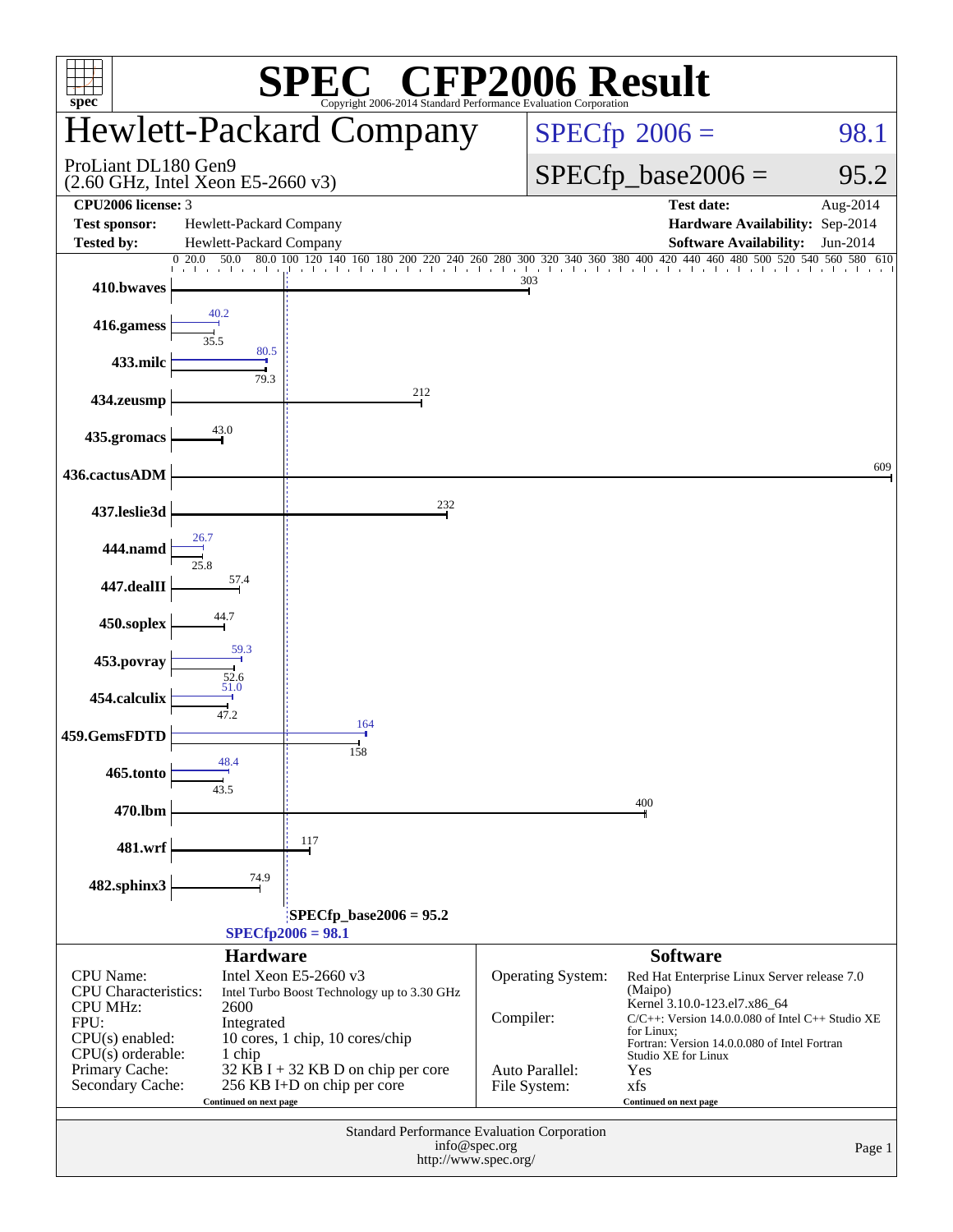

## Hewlett-Packard Company

#### ProLiant DL180 Gen9

(2.60 GHz, Intel Xeon E5-2660 v3)

 $SPECfp2006 = 98.1$  $SPECfp2006 = 98.1$ 

#### $SPECfp\_base2006 = 95.2$

#### **[CPU2006 license:](http://www.spec.org/auto/cpu2006/Docs/result-fields.html#CPU2006license)** 3 **[Test date:](http://www.spec.org/auto/cpu2006/Docs/result-fields.html#Testdate)** Aug-2014 **[Test sponsor:](http://www.spec.org/auto/cpu2006/Docs/result-fields.html#Testsponsor)** Hewlett-Packard Company **[Hardware Availability:](http://www.spec.org/auto/cpu2006/Docs/result-fields.html#HardwareAvailability)** Sep-2014 **[Tested by:](http://www.spec.org/auto/cpu2006/Docs/result-fields.html#Testedby)** Hewlett-Packard Company **[Software Availability:](http://www.spec.org/auto/cpu2006/Docs/result-fields.html#SoftwareAvailability)** Jun-2014 [L3 Cache:](http://www.spec.org/auto/cpu2006/Docs/result-fields.html#L3Cache) 25 MB I+D on chip per chip<br>Other Cache: None [Other Cache:](http://www.spec.org/auto/cpu2006/Docs/result-fields.html#OtherCache) [Memory:](http://www.spec.org/auto/cpu2006/Docs/result-fields.html#Memory) 128 GB (8 x 16 GB 2Rx4 PC4-2133P-R) [Disk Subsystem:](http://www.spec.org/auto/cpu2006/Docs/result-fields.html#DiskSubsystem) 1 x 400 GB SAS SSD, RAID 0 [Other Hardware:](http://www.spec.org/auto/cpu2006/Docs/result-fields.html#OtherHardware) None [System State:](http://www.spec.org/auto/cpu2006/Docs/result-fields.html#SystemState) Run level 3 (multi-user)<br>Base Pointers: 64-bit [Base Pointers:](http://www.spec.org/auto/cpu2006/Docs/result-fields.html#BasePointers) 64-bit<br>Peak Pointers: 32/64-bit [Peak Pointers:](http://www.spec.org/auto/cpu2006/Docs/result-fields.html#PeakPointers) [Other Software:](http://www.spec.org/auto/cpu2006/Docs/result-fields.html#OtherSoftware) None

| <b>Results Table</b>   |                                                                                                          |              |                |       |                |       |                |              |                |              |                |              |
|------------------------|----------------------------------------------------------------------------------------------------------|--------------|----------------|-------|----------------|-------|----------------|--------------|----------------|--------------|----------------|--------------|
| <b>Benchmark</b>       | <b>Base</b>                                                                                              |              |                |       |                |       | <b>Peak</b>    |              |                |              |                |              |
|                        | <b>Seconds</b>                                                                                           | <b>Ratio</b> | <b>Seconds</b> | Ratio | <b>Seconds</b> | Ratio | <b>Seconds</b> | <b>Ratio</b> | <b>Seconds</b> | <b>Ratio</b> | <b>Seconds</b> | <b>Ratio</b> |
| 410.bwayes             | 44.9                                                                                                     | 303          | 44.9           | 303   | 45.1           | 302   | 44.9           | 303          | 44.9           | 303          | 45.1           | 302          |
| 416.gamess             | 551                                                                                                      | 35.5         | 552            | 35.5  | 550            | 35.6  | 488            | 40.1         | 487            | 40.2         | 488            | 40.2         |
| $433$ .milc            | 116                                                                                                      | 79.3         | 117            | 78.8  | 114            | 80.2  | 113            | 80.9         | 114            | 80.5         | 116            | 79.5         |
| $434$ . zeusmp         | 43.0                                                                                                     | 212          | 43.2           | 211   | 43.0           | 212   | 43.0           | 212          | 43.2           | 211          | 43.0           | 212          |
| $435.$ gromacs         | 169                                                                                                      | 42.2         | 166            | 43.0  | 166            | 43.1  | 169            | 42.2         | 166            | 43.0         | 166            | 43.1         |
| 436.cactusADM          | 19.6                                                                                                     | 609          | 19.6           | 609   | 19.6           | 609   | 19.6           | 609          | 19.6           | 609          | 19.6           | 609          |
| 437.leslie3d           | 40.5                                                                                                     | 232          | 40.5           | 232   | 40.3           | 233   | 40.5           | 232          | 40.5           | 232          | 40.3           | 233          |
| 444.namd               | 311                                                                                                      | 25.8         | 310            | 25.8  | 310            | 25.8  | 301            | 26.7         | 301            | 26.6         | 301            | 26.7         |
| $ 447 \text{.}$ dealII | 200                                                                                                      | 57.3         | 199            | 57.6  | 199            | 57.4  | 200            | 57.3         | 199            | 57.6         | 199            | 57.4         |
| $450$ .soplex          | 189                                                                                                      | 44.2         | 187            | 44.7  | 187            | 44.7  | 189            | 44.2         | 187            | 44.7         | 187            | 44.7         |
| $453$ .povray          | 100                                                                                                      | 53.0         | 102            | 52.4  | 101            | 52.6  | 89.6           | 59.3         | 90.5           | 58.8         | 89.6           | 59.4         |
| $ 454$ .calculix       | 175                                                                                                      | 47.2         | 175            | 47.2  | 175            | 47.2  | 162            | 51.0         | 160            | 51.4         | 162            | 50.8         |
| 459.GemsFDTD           | 67.2                                                                                                     | 158          | 67.2           | 158   | 66.9           | 158   | 64.8           | 164          | 64.7           | 164          | 64.4           | 165          |
| 465.tonto              | 226                                                                                                      | 43.5         | 226            | 43.5  | 226            | 43.6  | 203            | 48.4         | 203            | 48.4         | 204            | 48.3         |
| 470.1bm                | 34.2                                                                                                     | 402          | 34.4           | 400   | 34.4           | 400   | 34.2           | 402          | 34.4           | 400          | 34.4           | 400          |
| 481.wrf                | 95.6                                                                                                     | 117          | 95.8           | 117   | 95.4           | 117   | 95.6           | 117          | 95.8           | 117          | 95.4           | 117          |
| $482$ .sphinx $3$      | 260                                                                                                      | 74.9         | 260            | 74.9  | 261            | 74.8  | 260            | 74.9         | 260            | 74.9         | 261            | 74.8         |
|                        | Results appear in the order in which they were run. Bold underlined text indicates a median measurement. |              |                |       |                |       |                |              |                |              |                |              |

#### **[Operating System Notes](http://www.spec.org/auto/cpu2006/Docs/result-fields.html#OperatingSystemNotes)**

 Stack size set to unlimited using "ulimit -s unlimited" Transparent Huge Pages enabled with: echo always > /sys/kernel/mm/transparent\_hugepage/enabled Filesystem page cache cleared with: echo 1 > /proc/sys/vm/drop\_caches

#### **[Platform Notes](http://www.spec.org/auto/cpu2006/Docs/result-fields.html#PlatformNotes)**

 BIOS Configuration: Intel Hyperthreading Options set to Disabled HP Power Profile set to Maximum Performance Collaborative Power Control set to Disabled Thermal Configuration set to Maximum Cooling Processor Power and Utilization Monitoring set to Disabled Continued on next page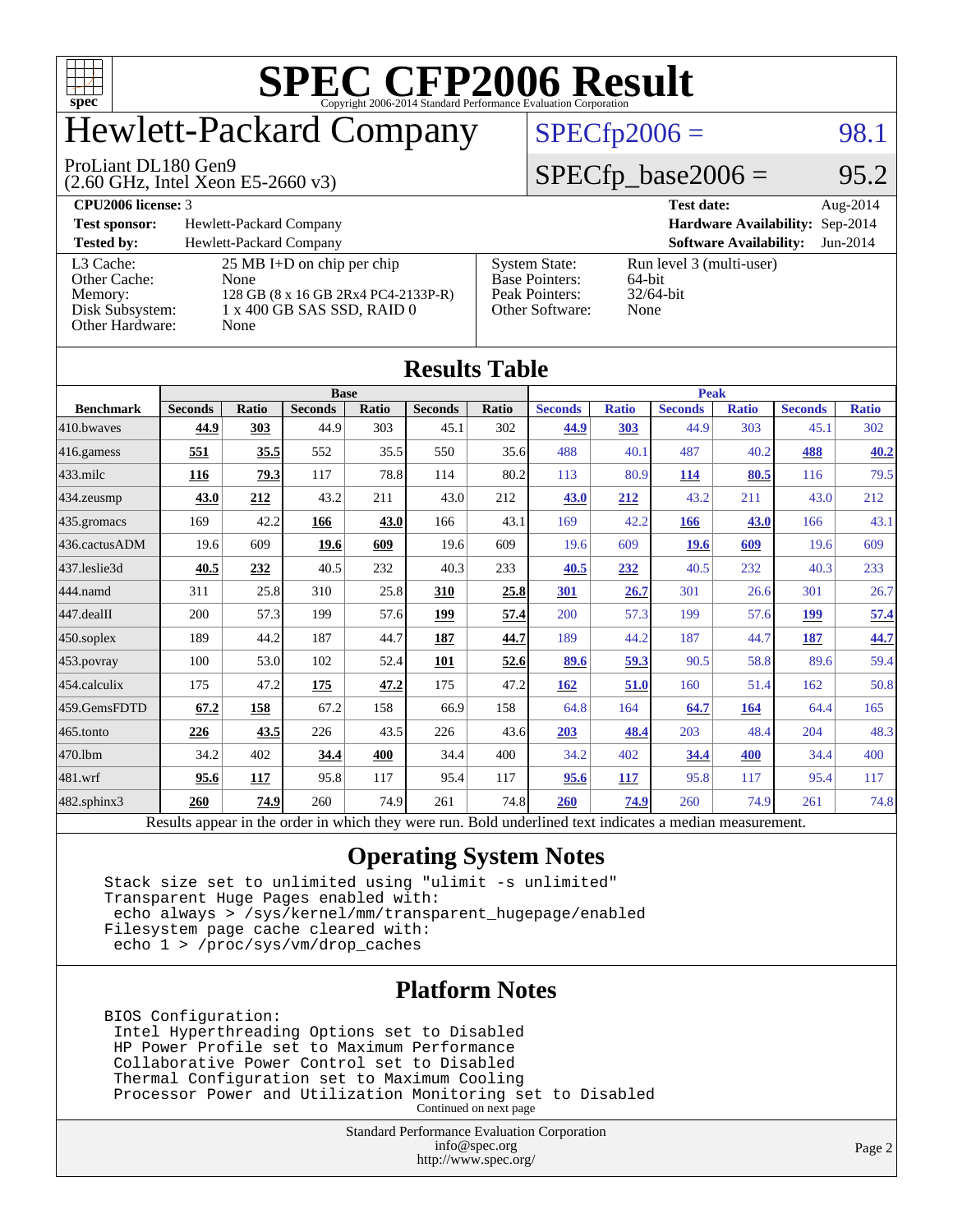

#### Hewlett-Packard Company

 $SPECTp2006 = 98.1$ 

(2.60 GHz, Intel Xeon E5-2660 v3) ProLiant DL180 Gen9

 $SPECTp\_base2006 = 95.2$ 

**[Test sponsor:](http://www.spec.org/auto/cpu2006/Docs/result-fields.html#Testsponsor)** Hewlett-Packard Company **[Hardware Availability:](http://www.spec.org/auto/cpu2006/Docs/result-fields.html#HardwareAvailability)** Sep-2014 **[Tested by:](http://www.spec.org/auto/cpu2006/Docs/result-fields.html#Testedby)** Hewlett-Packard Company **[Software Availability:](http://www.spec.org/auto/cpu2006/Docs/result-fields.html#SoftwareAvailability)** Jun-2014

**[CPU2006 license:](http://www.spec.org/auto/cpu2006/Docs/result-fields.html#CPU2006license)** 3 **[Test date:](http://www.spec.org/auto/cpu2006/Docs/result-fields.html#Testdate)** Aug-2014

#### **[Platform Notes \(Continued\)](http://www.spec.org/auto/cpu2006/Docs/result-fields.html#PlatformNotes)**

Standard Performance Evaluation Corporation [info@spec.org](mailto:info@spec.org) <http://www.spec.org/> Page 3 Memory Refresh Rate set to 1x Refresh QPI Snoop Configuration set to Home Snoop Sysinfo program /home/cpu2006/config/sysinfo.rev6818 \$Rev: 6818 \$ \$Date:: 2012-07-17 #\$ e86d102572650a6e4d596a3cee98f191 running on Kokomo-bottom Thu Aug 14 14:35:22 2014 This section contains SUT (System Under Test) info as seen by some common utilities. To remove or add to this section, see: <http://www.spec.org/cpu2006/Docs/config.html#sysinfo> From /proc/cpuinfo model name : Intel(R) Xeon(R) CPU E5-2660 v3 @ 2.60GHz 1 "physical id"s (chips) 10 "processors" cores, siblings (Caution: counting these is hw and system dependent. The following excerpts from /proc/cpuinfo might not be reliable. Use with caution.) cpu cores : 10 siblings : 10 physical 0: cores 0 2 3 4 8 9 10 11 12 cache size : 25600 KB From /proc/meminfo MemTotal: 131604616 kB HugePages\_Total: 0<br>Hugepagesize: 2048 kB Hugepagesize: From /etc/\*release\* /etc/\*version\* os-release: NAME="Red Hat Enterprise Linux Server" VERSION="7.0 (Maipo)" ID="rhel" ID\_LIKE="fedora" VERSION\_ID="7.0" PRETTY NAME="Red Hat Enterprise Linux Server 7.0 (Maipo)" ANSI\_COLOR="0;31" CPE\_NAME="cpe:/o:redhat:enterprise\_linux:7.0:GA:server" redhat-release: Red Hat Enterprise Linux Server release 7.0 (Maipo) system-release: Red Hat Enterprise Linux Server release 7.0 (Maipo) system-release-cpe: cpe:/o:redhat:enterprise\_linux:7.0:ga:server uname -a: Linux Kokomo-bottom 3.10.0-123.el7.x86\_64 #1 SMP Mon May 5 11:16:57 EDT 2014 x86\_64 x86\_64 x86\_64 GNU/Linux run-level 3 Aug 14 14:33 SPEC is set to: /home/cpu2006 Filesystem Type Size Used Avail Use% Mounted on<br>/dev/mapper/rhel-home xfs 318G 4.1G 314G 2% /home /dev/mapper/rhel-home xfs Additional information from dmidecode: Continued on next page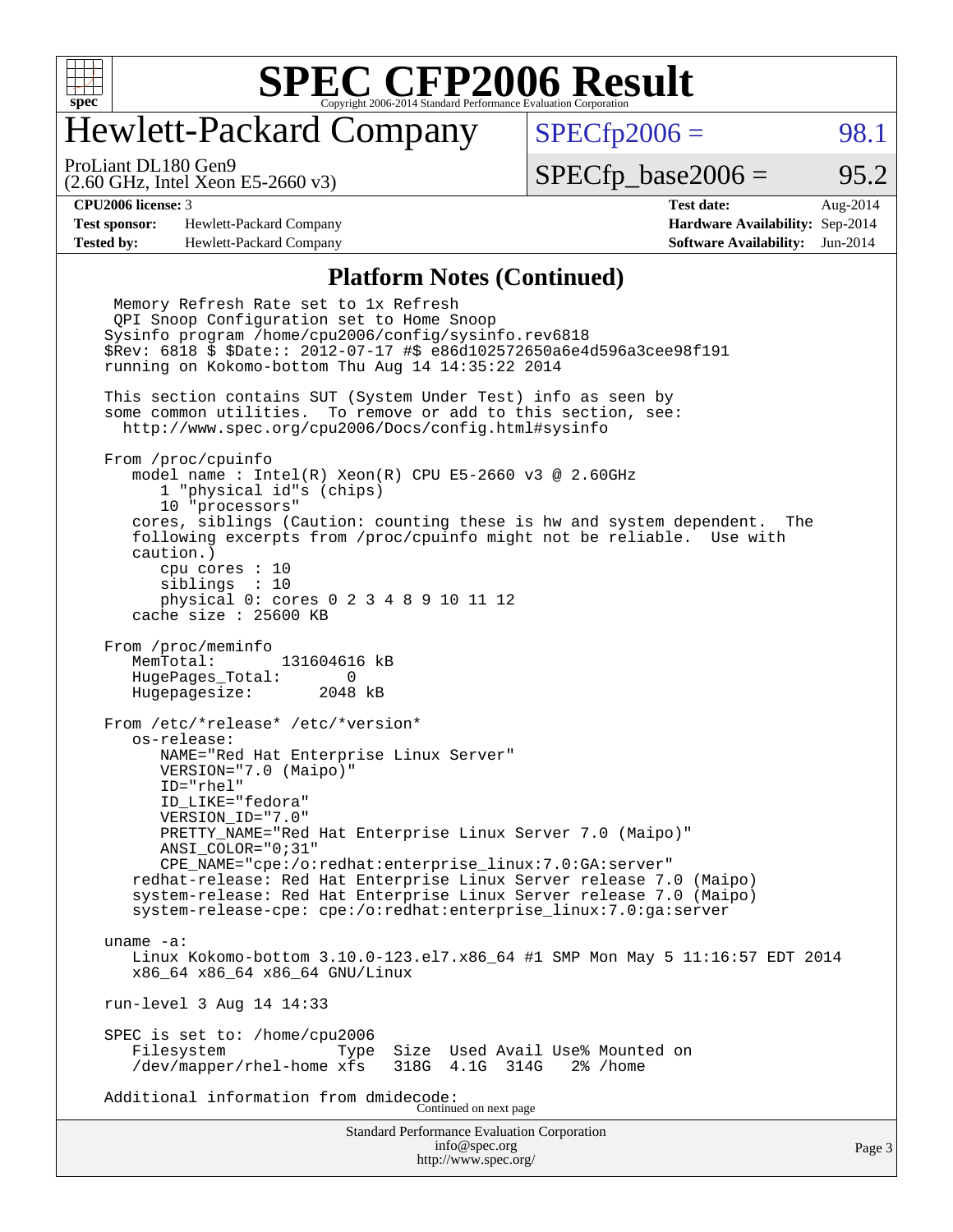

### Hewlett-Packard Company

 $SPECTp2006 = 98.1$ 

(2.60 GHz, Intel Xeon E5-2660 v3) ProLiant DL180 Gen9

 $SPECTp\_base2006 = 95.2$ 

**[Test sponsor:](http://www.spec.org/auto/cpu2006/Docs/result-fields.html#Testsponsor)** Hewlett-Packard Company **[Hardware Availability:](http://www.spec.org/auto/cpu2006/Docs/result-fields.html#HardwareAvailability)** Sep-2014 **[Tested by:](http://www.spec.org/auto/cpu2006/Docs/result-fields.html#Testedby)** Hewlett-Packard Company **[Software Availability:](http://www.spec.org/auto/cpu2006/Docs/result-fields.html#SoftwareAvailability)** Jun-2014

**[CPU2006 license:](http://www.spec.org/auto/cpu2006/Docs/result-fields.html#CPU2006license)** 3 **[Test date:](http://www.spec.org/auto/cpu2006/Docs/result-fields.html#Testdate)** Aug-2014

#### **[Platform Notes \(Continued\)](http://www.spec.org/auto/cpu2006/Docs/result-fields.html#PlatformNotes)**

 BIOS HP U20 07/11/2014 Memory: 8x HP NOT AVAILABLE 16 GB 2133 MHz 2 rank 8x UNKNOWN NOT AVAILABLE

 (End of data from sysinfo program) Regarding the sysinfo display about the memory installed, the correct amount of memory is 128 GB and the dmidecode description should have one line reading as: 8x HP NOT AVAILABLE 16 GB 2133 MHz 2 rank

#### **[General Notes](http://www.spec.org/auto/cpu2006/Docs/result-fields.html#GeneralNotes)**

Environment variables set by runspec before the start of the run: KMP\_AFFINITY = "granularity=fine,compact" LD\_LIBRARY\_PATH = "/home/cpu2006/libs/32:/home/cpu2006/libs/64:/home/cpu2006/sh" OMP NUM THREADS =  $"10"$ 

 Binaries compiled on a system with 1x Core i7-860 CPU + 8GB memory using RedHat EL 6.4

**[Base Compiler Invocation](http://www.spec.org/auto/cpu2006/Docs/result-fields.html#BaseCompilerInvocation)**

[C benchmarks](http://www.spec.org/auto/cpu2006/Docs/result-fields.html#Cbenchmarks):  $icc$   $-m64$ 

[C++ benchmarks:](http://www.spec.org/auto/cpu2006/Docs/result-fields.html#CXXbenchmarks) [icpc -m64](http://www.spec.org/cpu2006/results/res2014q3/cpu2006-20140908-31251.flags.html#user_CXXbase_intel_icpc_64bit_bedb90c1146cab66620883ef4f41a67e)

[Fortran benchmarks](http://www.spec.org/auto/cpu2006/Docs/result-fields.html#Fortranbenchmarks): [ifort -m64](http://www.spec.org/cpu2006/results/res2014q3/cpu2006-20140908-31251.flags.html#user_FCbase_intel_ifort_64bit_ee9d0fb25645d0210d97eb0527dcc06e)

[Benchmarks using both Fortran and C](http://www.spec.org/auto/cpu2006/Docs/result-fields.html#BenchmarksusingbothFortranandC): [icc -m64](http://www.spec.org/cpu2006/results/res2014q3/cpu2006-20140908-31251.flags.html#user_CC_FCbase_intel_icc_64bit_0b7121f5ab7cfabee23d88897260401c) [ifort -m64](http://www.spec.org/cpu2006/results/res2014q3/cpu2006-20140908-31251.flags.html#user_CC_FCbase_intel_ifort_64bit_ee9d0fb25645d0210d97eb0527dcc06e)

#### **[Base Portability Flags](http://www.spec.org/auto/cpu2006/Docs/result-fields.html#BasePortabilityFlags)**

 410.bwaves: [-DSPEC\\_CPU\\_LP64](http://www.spec.org/cpu2006/results/res2014q3/cpu2006-20140908-31251.flags.html#suite_basePORTABILITY410_bwaves_DSPEC_CPU_LP64) 416.gamess: [-DSPEC\\_CPU\\_LP64](http://www.spec.org/cpu2006/results/res2014q3/cpu2006-20140908-31251.flags.html#suite_basePORTABILITY416_gamess_DSPEC_CPU_LP64) 433.milc: [-DSPEC\\_CPU\\_LP64](http://www.spec.org/cpu2006/results/res2014q3/cpu2006-20140908-31251.flags.html#suite_basePORTABILITY433_milc_DSPEC_CPU_LP64) 434.zeusmp: [-DSPEC\\_CPU\\_LP64](http://www.spec.org/cpu2006/results/res2014q3/cpu2006-20140908-31251.flags.html#suite_basePORTABILITY434_zeusmp_DSPEC_CPU_LP64) 435.gromacs: [-DSPEC\\_CPU\\_LP64](http://www.spec.org/cpu2006/results/res2014q3/cpu2006-20140908-31251.flags.html#suite_basePORTABILITY435_gromacs_DSPEC_CPU_LP64) [-nofor\\_main](http://www.spec.org/cpu2006/results/res2014q3/cpu2006-20140908-31251.flags.html#user_baseLDPORTABILITY435_gromacs_f-nofor_main) 436.cactusADM: [-DSPEC\\_CPU\\_LP64](http://www.spec.org/cpu2006/results/res2014q3/cpu2006-20140908-31251.flags.html#suite_basePORTABILITY436_cactusADM_DSPEC_CPU_LP64) [-nofor\\_main](http://www.spec.org/cpu2006/results/res2014q3/cpu2006-20140908-31251.flags.html#user_baseLDPORTABILITY436_cactusADM_f-nofor_main) 437.leslie3d: [-DSPEC\\_CPU\\_LP64](http://www.spec.org/cpu2006/results/res2014q3/cpu2006-20140908-31251.flags.html#suite_basePORTABILITY437_leslie3d_DSPEC_CPU_LP64) 444.namd: [-DSPEC\\_CPU\\_LP64](http://www.spec.org/cpu2006/results/res2014q3/cpu2006-20140908-31251.flags.html#suite_basePORTABILITY444_namd_DSPEC_CPU_LP64) 447.dealII: [-DSPEC\\_CPU\\_LP64](http://www.spec.org/cpu2006/results/res2014q3/cpu2006-20140908-31251.flags.html#suite_basePORTABILITY447_dealII_DSPEC_CPU_LP64) 450.soplex: [-DSPEC\\_CPU\\_LP64](http://www.spec.org/cpu2006/results/res2014q3/cpu2006-20140908-31251.flags.html#suite_basePORTABILITY450_soplex_DSPEC_CPU_LP64)

Continued on next page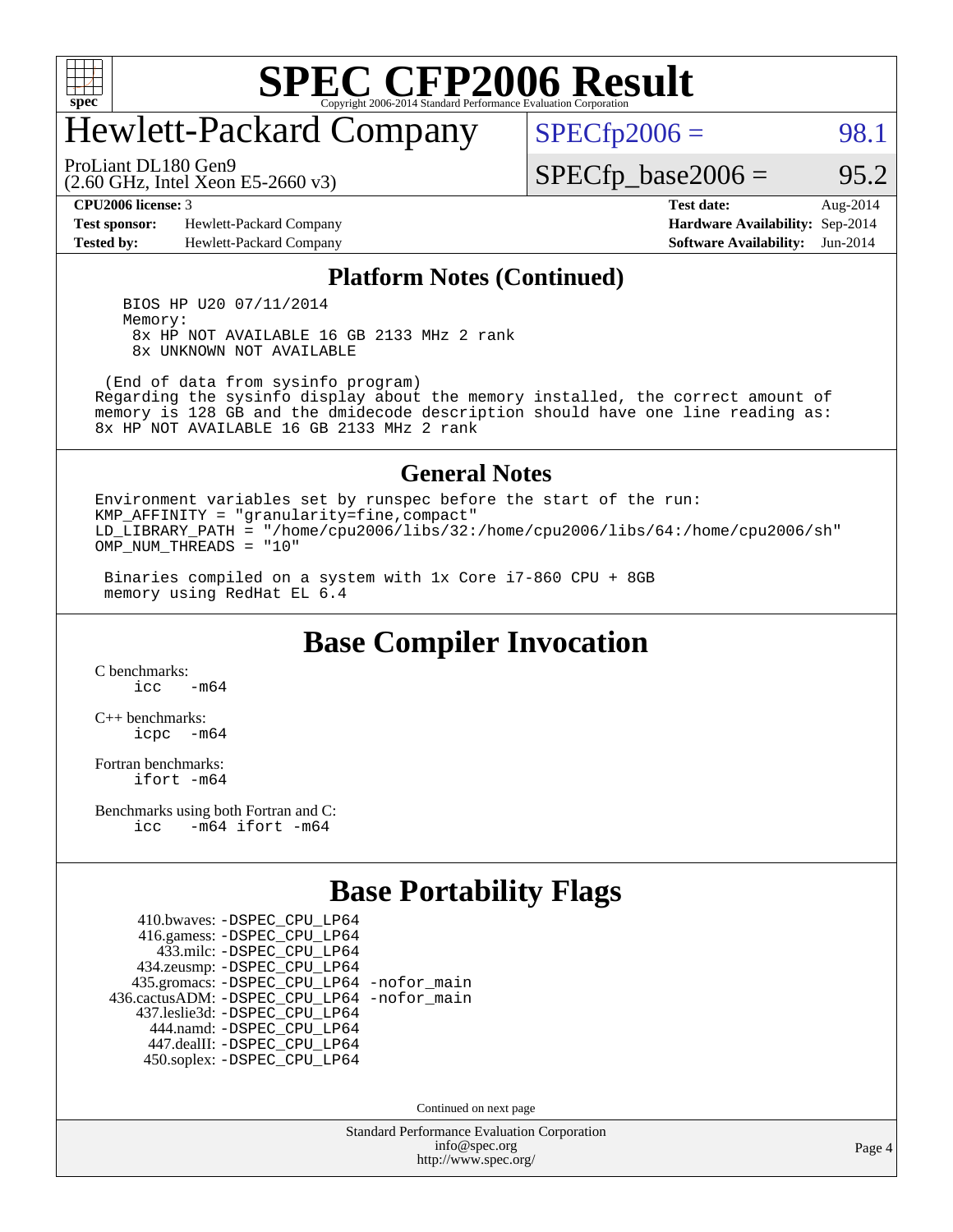

### Hewlett-Packard Company

ProLiant DL180 Gen9

 $SPECfp2006 = 98.1$  $SPECfp2006 = 98.1$ 

(2.60 GHz, Intel Xeon E5-2660 v3)

 $SPECTp\_base2006 = 95.2$ 

**[Test sponsor:](http://www.spec.org/auto/cpu2006/Docs/result-fields.html#Testsponsor)** Hewlett-Packard Company **[Hardware Availability:](http://www.spec.org/auto/cpu2006/Docs/result-fields.html#HardwareAvailability)** Sep-2014

**[CPU2006 license:](http://www.spec.org/auto/cpu2006/Docs/result-fields.html#CPU2006license)** 3 **[Test date:](http://www.spec.org/auto/cpu2006/Docs/result-fields.html#Testdate)** Aug-2014 **[Tested by:](http://www.spec.org/auto/cpu2006/Docs/result-fields.html#Testedby)** Hewlett-Packard Company **[Software Availability:](http://www.spec.org/auto/cpu2006/Docs/result-fields.html#SoftwareAvailability)** Jun-2014

#### **[Base Portability Flags \(Continued\)](http://www.spec.org/auto/cpu2006/Docs/result-fields.html#BasePortabilityFlags)**

 453.povray: [-DSPEC\\_CPU\\_LP64](http://www.spec.org/cpu2006/results/res2014q3/cpu2006-20140908-31251.flags.html#suite_basePORTABILITY453_povray_DSPEC_CPU_LP64) 454.calculix: [-DSPEC\\_CPU\\_LP64](http://www.spec.org/cpu2006/results/res2014q3/cpu2006-20140908-31251.flags.html#suite_basePORTABILITY454_calculix_DSPEC_CPU_LP64) [-nofor\\_main](http://www.spec.org/cpu2006/results/res2014q3/cpu2006-20140908-31251.flags.html#user_baseLDPORTABILITY454_calculix_f-nofor_main)

 459.GemsFDTD: [-DSPEC\\_CPU\\_LP64](http://www.spec.org/cpu2006/results/res2014q3/cpu2006-20140908-31251.flags.html#suite_basePORTABILITY459_GemsFDTD_DSPEC_CPU_LP64) 465.tonto: [-DSPEC\\_CPU\\_LP64](http://www.spec.org/cpu2006/results/res2014q3/cpu2006-20140908-31251.flags.html#suite_basePORTABILITY465_tonto_DSPEC_CPU_LP64) 470.lbm: [-DSPEC\\_CPU\\_LP64](http://www.spec.org/cpu2006/results/res2014q3/cpu2006-20140908-31251.flags.html#suite_basePORTABILITY470_lbm_DSPEC_CPU_LP64) 482.sphinx3: [-DSPEC\\_CPU\\_LP64](http://www.spec.org/cpu2006/results/res2014q3/cpu2006-20140908-31251.flags.html#suite_basePORTABILITY482_sphinx3_DSPEC_CPU_LP64)

481.wrf: [-DSPEC\\_CPU\\_LP64](http://www.spec.org/cpu2006/results/res2014q3/cpu2006-20140908-31251.flags.html#suite_basePORTABILITY481_wrf_DSPEC_CPU_LP64) [-DSPEC\\_CPU\\_CASE\\_FLAG](http://www.spec.org/cpu2006/results/res2014q3/cpu2006-20140908-31251.flags.html#b481.wrf_baseCPORTABILITY_DSPEC_CPU_CASE_FLAG) [-DSPEC\\_CPU\\_LINUX](http://www.spec.org/cpu2006/results/res2014q3/cpu2006-20140908-31251.flags.html#b481.wrf_baseCPORTABILITY_DSPEC_CPU_LINUX)

#### **[Base Optimization Flags](http://www.spec.org/auto/cpu2006/Docs/result-fields.html#BaseOptimizationFlags)**

[C benchmarks](http://www.spec.org/auto/cpu2006/Docs/result-fields.html#Cbenchmarks):

[-xCORE-AVX2](http://www.spec.org/cpu2006/results/res2014q3/cpu2006-20140908-31251.flags.html#user_CCbase_f-xAVX2_5f5fc0cbe2c9f62c816d3e45806c70d7) [-ipo](http://www.spec.org/cpu2006/results/res2014q3/cpu2006-20140908-31251.flags.html#user_CCbase_f-ipo) [-O3](http://www.spec.org/cpu2006/results/res2014q3/cpu2006-20140908-31251.flags.html#user_CCbase_f-O3) [-no-prec-div](http://www.spec.org/cpu2006/results/res2014q3/cpu2006-20140908-31251.flags.html#user_CCbase_f-no-prec-div) [-parallel](http://www.spec.org/cpu2006/results/res2014q3/cpu2006-20140908-31251.flags.html#user_CCbase_f-parallel) [-opt-prefetch](http://www.spec.org/cpu2006/results/res2014q3/cpu2006-20140908-31251.flags.html#user_CCbase_f-opt-prefetch) [-ansi-alias](http://www.spec.org/cpu2006/results/res2014q3/cpu2006-20140908-31251.flags.html#user_CCbase_f-ansi-alias)

[C++ benchmarks:](http://www.spec.org/auto/cpu2006/Docs/result-fields.html#CXXbenchmarks)

[-xCORE-AVX2](http://www.spec.org/cpu2006/results/res2014q3/cpu2006-20140908-31251.flags.html#user_CXXbase_f-xAVX2_5f5fc0cbe2c9f62c816d3e45806c70d7) [-ipo](http://www.spec.org/cpu2006/results/res2014q3/cpu2006-20140908-31251.flags.html#user_CXXbase_f-ipo) [-O3](http://www.spec.org/cpu2006/results/res2014q3/cpu2006-20140908-31251.flags.html#user_CXXbase_f-O3) [-no-prec-div](http://www.spec.org/cpu2006/results/res2014q3/cpu2006-20140908-31251.flags.html#user_CXXbase_f-no-prec-div) [-opt-prefetch](http://www.spec.org/cpu2006/results/res2014q3/cpu2006-20140908-31251.flags.html#user_CXXbase_f-opt-prefetch) [-ansi-alias](http://www.spec.org/cpu2006/results/res2014q3/cpu2006-20140908-31251.flags.html#user_CXXbase_f-ansi-alias)

[Fortran benchmarks](http://www.spec.org/auto/cpu2006/Docs/result-fields.html#Fortranbenchmarks):

[-xCORE-AVX2](http://www.spec.org/cpu2006/results/res2014q3/cpu2006-20140908-31251.flags.html#user_FCbase_f-xAVX2_5f5fc0cbe2c9f62c816d3e45806c70d7) [-ipo](http://www.spec.org/cpu2006/results/res2014q3/cpu2006-20140908-31251.flags.html#user_FCbase_f-ipo) [-O3](http://www.spec.org/cpu2006/results/res2014q3/cpu2006-20140908-31251.flags.html#user_FCbase_f-O3) [-no-prec-div](http://www.spec.org/cpu2006/results/res2014q3/cpu2006-20140908-31251.flags.html#user_FCbase_f-no-prec-div) [-parallel](http://www.spec.org/cpu2006/results/res2014q3/cpu2006-20140908-31251.flags.html#user_FCbase_f-parallel) [-opt-prefetch](http://www.spec.org/cpu2006/results/res2014q3/cpu2006-20140908-31251.flags.html#user_FCbase_f-opt-prefetch)

[Benchmarks using both Fortran and C](http://www.spec.org/auto/cpu2006/Docs/result-fields.html#BenchmarksusingbothFortranandC): [-xCORE-AVX2](http://www.spec.org/cpu2006/results/res2014q3/cpu2006-20140908-31251.flags.html#user_CC_FCbase_f-xAVX2_5f5fc0cbe2c9f62c816d3e45806c70d7) [-ipo](http://www.spec.org/cpu2006/results/res2014q3/cpu2006-20140908-31251.flags.html#user_CC_FCbase_f-ipo) [-O3](http://www.spec.org/cpu2006/results/res2014q3/cpu2006-20140908-31251.flags.html#user_CC_FCbase_f-O3) [-no-prec-div](http://www.spec.org/cpu2006/results/res2014q3/cpu2006-20140908-31251.flags.html#user_CC_FCbase_f-no-prec-div) [-parallel](http://www.spec.org/cpu2006/results/res2014q3/cpu2006-20140908-31251.flags.html#user_CC_FCbase_f-parallel) [-opt-prefetch](http://www.spec.org/cpu2006/results/res2014q3/cpu2006-20140908-31251.flags.html#user_CC_FCbase_f-opt-prefetch) [-ansi-alias](http://www.spec.org/cpu2006/results/res2014q3/cpu2006-20140908-31251.flags.html#user_CC_FCbase_f-ansi-alias)

#### **[Peak Compiler Invocation](http://www.spec.org/auto/cpu2006/Docs/result-fields.html#PeakCompilerInvocation)**

[C benchmarks](http://www.spec.org/auto/cpu2006/Docs/result-fields.html#Cbenchmarks):  $-m64$ 

[C++ benchmarks:](http://www.spec.org/auto/cpu2006/Docs/result-fields.html#CXXbenchmarks) [icpc -m64](http://www.spec.org/cpu2006/results/res2014q3/cpu2006-20140908-31251.flags.html#user_CXXpeak_intel_icpc_64bit_bedb90c1146cab66620883ef4f41a67e)

[Fortran benchmarks](http://www.spec.org/auto/cpu2006/Docs/result-fields.html#Fortranbenchmarks): [ifort -m64](http://www.spec.org/cpu2006/results/res2014q3/cpu2006-20140908-31251.flags.html#user_FCpeak_intel_ifort_64bit_ee9d0fb25645d0210d97eb0527dcc06e)

[Benchmarks using both Fortran and C](http://www.spec.org/auto/cpu2006/Docs/result-fields.html#BenchmarksusingbothFortranandC): [icc -m64](http://www.spec.org/cpu2006/results/res2014q3/cpu2006-20140908-31251.flags.html#user_CC_FCpeak_intel_icc_64bit_0b7121f5ab7cfabee23d88897260401c) [ifort -m64](http://www.spec.org/cpu2006/results/res2014q3/cpu2006-20140908-31251.flags.html#user_CC_FCpeak_intel_ifort_64bit_ee9d0fb25645d0210d97eb0527dcc06e)

#### **[Peak Portability Flags](http://www.spec.org/auto/cpu2006/Docs/result-fields.html#PeakPortabilityFlags)**

Same as Base Portability Flags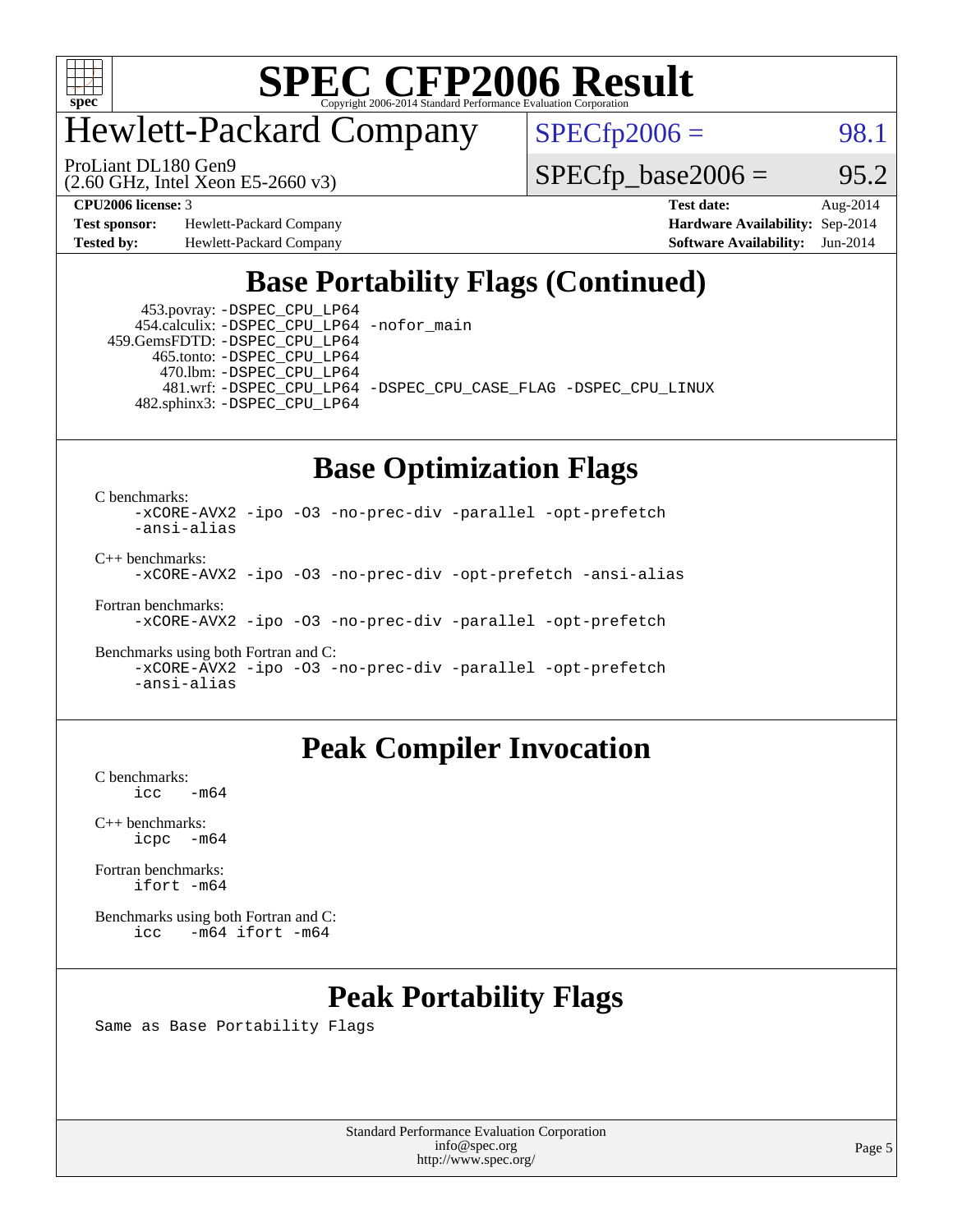

### Hewlett-Packard Company

ProLiant DL180 Gen9

 $SPECTp2006 = 98.1$ 

(2.60 GHz, Intel Xeon E5-2660 v3)

 $SPECTp\_base2006 = 95.2$ 

**[Test sponsor:](http://www.spec.org/auto/cpu2006/Docs/result-fields.html#Testsponsor)** Hewlett-Packard Company **[Hardware Availability:](http://www.spec.org/auto/cpu2006/Docs/result-fields.html#HardwareAvailability)** Sep-2014 **[Tested by:](http://www.spec.org/auto/cpu2006/Docs/result-fields.html#Testedby)** Hewlett-Packard Company **[Software Availability:](http://www.spec.org/auto/cpu2006/Docs/result-fields.html#SoftwareAvailability)** Jun-2014

**[CPU2006 license:](http://www.spec.org/auto/cpu2006/Docs/result-fields.html#CPU2006license)** 3 **[Test date:](http://www.spec.org/auto/cpu2006/Docs/result-fields.html#Testdate)** Aug-2014

#### **[Peak Optimization Flags](http://www.spec.org/auto/cpu2006/Docs/result-fields.html#PeakOptimizationFlags)**

```
C benchmarks:
```
 433.milc: [-xCORE-AVX2](http://www.spec.org/cpu2006/results/res2014q3/cpu2006-20140908-31251.flags.html#user_peakPASS2_CFLAGSPASS2_LDFLAGS433_milc_f-xAVX2_5f5fc0cbe2c9f62c816d3e45806c70d7)(pass 2) [-prof-gen](http://www.spec.org/cpu2006/results/res2014q3/cpu2006-20140908-31251.flags.html#user_peakPASS1_CFLAGSPASS1_LDFLAGS433_milc_prof_gen_e43856698f6ca7b7e442dfd80e94a8fc)(pass 1) [-ipo](http://www.spec.org/cpu2006/results/res2014q3/cpu2006-20140908-31251.flags.html#user_peakPASS2_CFLAGSPASS2_LDFLAGS433_milc_f-ipo)(pass 2) [-O3](http://www.spec.org/cpu2006/results/res2014q3/cpu2006-20140908-31251.flags.html#user_peakPASS2_CFLAGSPASS2_LDFLAGS433_milc_f-O3)(pass 2) [-no-prec-div](http://www.spec.org/cpu2006/results/res2014q3/cpu2006-20140908-31251.flags.html#user_peakPASS2_CFLAGSPASS2_LDFLAGS433_milc_f-no-prec-div)(pass 2) [-prof-use](http://www.spec.org/cpu2006/results/res2014q3/cpu2006-20140908-31251.flags.html#user_peakPASS2_CFLAGSPASS2_LDFLAGS433_milc_prof_use_bccf7792157ff70d64e32fe3e1250b55)(pass 2) [-auto-ilp32](http://www.spec.org/cpu2006/results/res2014q3/cpu2006-20140908-31251.flags.html#user_peakCOPTIMIZE433_milc_f-auto-ilp32) [-ansi-alias](http://www.spec.org/cpu2006/results/res2014q3/cpu2006-20140908-31251.flags.html#user_peakCOPTIMIZE433_milc_f-ansi-alias)  $470$ .lbm: basepeak = yes

 $482$ .sphinx3: basepeak = yes

[C++ benchmarks:](http://www.spec.org/auto/cpu2006/Docs/result-fields.html#CXXbenchmarks)

 444.namd: [-xCORE-AVX2](http://www.spec.org/cpu2006/results/res2014q3/cpu2006-20140908-31251.flags.html#user_peakPASS2_CXXFLAGSPASS2_LDFLAGS444_namd_f-xAVX2_5f5fc0cbe2c9f62c816d3e45806c70d7)(pass 2) [-prof-gen](http://www.spec.org/cpu2006/results/res2014q3/cpu2006-20140908-31251.flags.html#user_peakPASS1_CXXFLAGSPASS1_LDFLAGS444_namd_prof_gen_e43856698f6ca7b7e442dfd80e94a8fc)(pass 1) [-ipo](http://www.spec.org/cpu2006/results/res2014q3/cpu2006-20140908-31251.flags.html#user_peakPASS2_CXXFLAGSPASS2_LDFLAGS444_namd_f-ipo)(pass 2) [-O3](http://www.spec.org/cpu2006/results/res2014q3/cpu2006-20140908-31251.flags.html#user_peakPASS2_CXXFLAGSPASS2_LDFLAGS444_namd_f-O3)(pass 2) [-no-prec-div](http://www.spec.org/cpu2006/results/res2014q3/cpu2006-20140908-31251.flags.html#user_peakPASS2_CXXFLAGSPASS2_LDFLAGS444_namd_f-no-prec-div)(pass 2) [-prof-use](http://www.spec.org/cpu2006/results/res2014q3/cpu2006-20140908-31251.flags.html#user_peakPASS2_CXXFLAGSPASS2_LDFLAGS444_namd_prof_use_bccf7792157ff70d64e32fe3e1250b55)(pass 2) [-fno-alias](http://www.spec.org/cpu2006/results/res2014q3/cpu2006-20140908-31251.flags.html#user_peakCXXOPTIMIZEOPTIMIZE444_namd_f-no-alias_694e77f6c5a51e658e82ccff53a9e63a) [-auto-ilp32](http://www.spec.org/cpu2006/results/res2014q3/cpu2006-20140908-31251.flags.html#user_peakCXXOPTIMIZE444_namd_f-auto-ilp32)

447.dealII: basepeak = yes

 $450$ .soplex: basepeak = yes

```
 453.povray: -xCORE-AVX2(pass 2) -prof-gen(pass 1) -ipo(pass 2)
-O3(pass 2) -no-prec-div(pass 2) -prof-use(pass 2) -unroll4
-ansi-alias
```
[Fortran benchmarks](http://www.spec.org/auto/cpu2006/Docs/result-fields.html#Fortranbenchmarks):

 $410.bwaves: basepeak = yes$  416.gamess: [-xCORE-AVX2](http://www.spec.org/cpu2006/results/res2014q3/cpu2006-20140908-31251.flags.html#user_peakPASS2_FFLAGSPASS2_LDFLAGS416_gamess_f-xAVX2_5f5fc0cbe2c9f62c816d3e45806c70d7)(pass 2) [-prof-gen](http://www.spec.org/cpu2006/results/res2014q3/cpu2006-20140908-31251.flags.html#user_peakPASS1_FFLAGSPASS1_LDFLAGS416_gamess_prof_gen_e43856698f6ca7b7e442dfd80e94a8fc)(pass 1) [-ipo](http://www.spec.org/cpu2006/results/res2014q3/cpu2006-20140908-31251.flags.html#user_peakPASS2_FFLAGSPASS2_LDFLAGS416_gamess_f-ipo)(pass 2) [-O3](http://www.spec.org/cpu2006/results/res2014q3/cpu2006-20140908-31251.flags.html#user_peakPASS2_FFLAGSPASS2_LDFLAGS416_gamess_f-O3)(pass 2) [-no-prec-div](http://www.spec.org/cpu2006/results/res2014q3/cpu2006-20140908-31251.flags.html#user_peakPASS2_FFLAGSPASS2_LDFLAGS416_gamess_f-no-prec-div)(pass 2) [-prof-use](http://www.spec.org/cpu2006/results/res2014q3/cpu2006-20140908-31251.flags.html#user_peakPASS2_FFLAGSPASS2_LDFLAGS416_gamess_prof_use_bccf7792157ff70d64e32fe3e1250b55)(pass 2) [-unroll2](http://www.spec.org/cpu2006/results/res2014q3/cpu2006-20140908-31251.flags.html#user_peakOPTIMIZE416_gamess_f-unroll_784dae83bebfb236979b41d2422d7ec2) [-inline-level=0](http://www.spec.org/cpu2006/results/res2014q3/cpu2006-20140908-31251.flags.html#user_peakOPTIMIZE416_gamess_f-inline-level_318d07a09274ad25e8d15dbfaa68ba50) [-scalar-rep-](http://www.spec.org/cpu2006/results/res2014q3/cpu2006-20140908-31251.flags.html#user_peakOPTIMIZE416_gamess_f-disablescalarrep_abbcad04450fb118e4809c81d83c8a1d) 434.zeusmp: basepeak = yes 437.leslie3d: basepeak = yes

 459.GemsFDTD: [-xCORE-AVX2](http://www.spec.org/cpu2006/results/res2014q3/cpu2006-20140908-31251.flags.html#user_peakPASS2_FFLAGSPASS2_LDFLAGS459_GemsFDTD_f-xAVX2_5f5fc0cbe2c9f62c816d3e45806c70d7)(pass 2) [-prof-gen](http://www.spec.org/cpu2006/results/res2014q3/cpu2006-20140908-31251.flags.html#user_peakPASS1_FFLAGSPASS1_LDFLAGS459_GemsFDTD_prof_gen_e43856698f6ca7b7e442dfd80e94a8fc)(pass 1) [-ipo](http://www.spec.org/cpu2006/results/res2014q3/cpu2006-20140908-31251.flags.html#user_peakPASS2_FFLAGSPASS2_LDFLAGS459_GemsFDTD_f-ipo)(pass 2) [-O3](http://www.spec.org/cpu2006/results/res2014q3/cpu2006-20140908-31251.flags.html#user_peakPASS2_FFLAGSPASS2_LDFLAGS459_GemsFDTD_f-O3)(pass 2) [-no-prec-div](http://www.spec.org/cpu2006/results/res2014q3/cpu2006-20140908-31251.flags.html#user_peakPASS2_FFLAGSPASS2_LDFLAGS459_GemsFDTD_f-no-prec-div)(pass 2) [-prof-use](http://www.spec.org/cpu2006/results/res2014q3/cpu2006-20140908-31251.flags.html#user_peakPASS2_FFLAGSPASS2_LDFLAGS459_GemsFDTD_prof_use_bccf7792157ff70d64e32fe3e1250b55)(pass 2) [-unroll2](http://www.spec.org/cpu2006/results/res2014q3/cpu2006-20140908-31251.flags.html#user_peakOPTIMIZE459_GemsFDTD_f-unroll_784dae83bebfb236979b41d2422d7ec2) [-inline-level=0](http://www.spec.org/cpu2006/results/res2014q3/cpu2006-20140908-31251.flags.html#user_peakOPTIMIZE459_GemsFDTD_f-inline-level_318d07a09274ad25e8d15dbfaa68ba50) [-opt-prefetch](http://www.spec.org/cpu2006/results/res2014q3/cpu2006-20140908-31251.flags.html#user_peakOPTIMIZE459_GemsFDTD_f-opt-prefetch) [-parallel](http://www.spec.org/cpu2006/results/res2014q3/cpu2006-20140908-31251.flags.html#user_peakOPTIMIZE459_GemsFDTD_f-parallel)

 465.tonto: [-xCORE-AVX2](http://www.spec.org/cpu2006/results/res2014q3/cpu2006-20140908-31251.flags.html#user_peakPASS2_FFLAGSPASS2_LDFLAGS465_tonto_f-xAVX2_5f5fc0cbe2c9f62c816d3e45806c70d7)(pass 2) [-prof-gen](http://www.spec.org/cpu2006/results/res2014q3/cpu2006-20140908-31251.flags.html#user_peakPASS1_FFLAGSPASS1_LDFLAGS465_tonto_prof_gen_e43856698f6ca7b7e442dfd80e94a8fc)(pass 1) [-ipo](http://www.spec.org/cpu2006/results/res2014q3/cpu2006-20140908-31251.flags.html#user_peakPASS2_FFLAGSPASS2_LDFLAGS465_tonto_f-ipo)(pass 2) [-O3](http://www.spec.org/cpu2006/results/res2014q3/cpu2006-20140908-31251.flags.html#user_peakPASS2_FFLAGSPASS2_LDFLAGS465_tonto_f-O3)(pass 2) [-no-prec-div](http://www.spec.org/cpu2006/results/res2014q3/cpu2006-20140908-31251.flags.html#user_peakPASS2_FFLAGSPASS2_LDFLAGS465_tonto_f-no-prec-div)(pass 2) [-prof-use](http://www.spec.org/cpu2006/results/res2014q3/cpu2006-20140908-31251.flags.html#user_peakPASS2_FFLAGSPASS2_LDFLAGS465_tonto_prof_use_bccf7792157ff70d64e32fe3e1250b55)(pass 2) [-inline-calloc](http://www.spec.org/cpu2006/results/res2014q3/cpu2006-20140908-31251.flags.html#user_peakOPTIMIZE465_tonto_f-inline-calloc) [-opt-malloc-options=3](http://www.spec.org/cpu2006/results/res2014q3/cpu2006-20140908-31251.flags.html#user_peakOPTIMIZE465_tonto_f-opt-malloc-options_13ab9b803cf986b4ee62f0a5998c2238) [-auto](http://www.spec.org/cpu2006/results/res2014q3/cpu2006-20140908-31251.flags.html#user_peakOPTIMIZE465_tonto_f-auto) [-unroll4](http://www.spec.org/cpu2006/results/res2014q3/cpu2006-20140908-31251.flags.html#user_peakOPTIMIZE465_tonto_f-unroll_4e5e4ed65b7fd20bdcd365bec371b81f)

[Benchmarks using both Fortran and C](http://www.spec.org/auto/cpu2006/Docs/result-fields.html#BenchmarksusingbothFortranandC):

435.gromacs: basepeak = yes

 $436.cactusADM: basepeak = yes$ 

Continued on next page

| <b>Standard Performance Evaluation Corporation</b> |
|----------------------------------------------------|
| info@spec.org                                      |
| http://www.spec.org/                               |